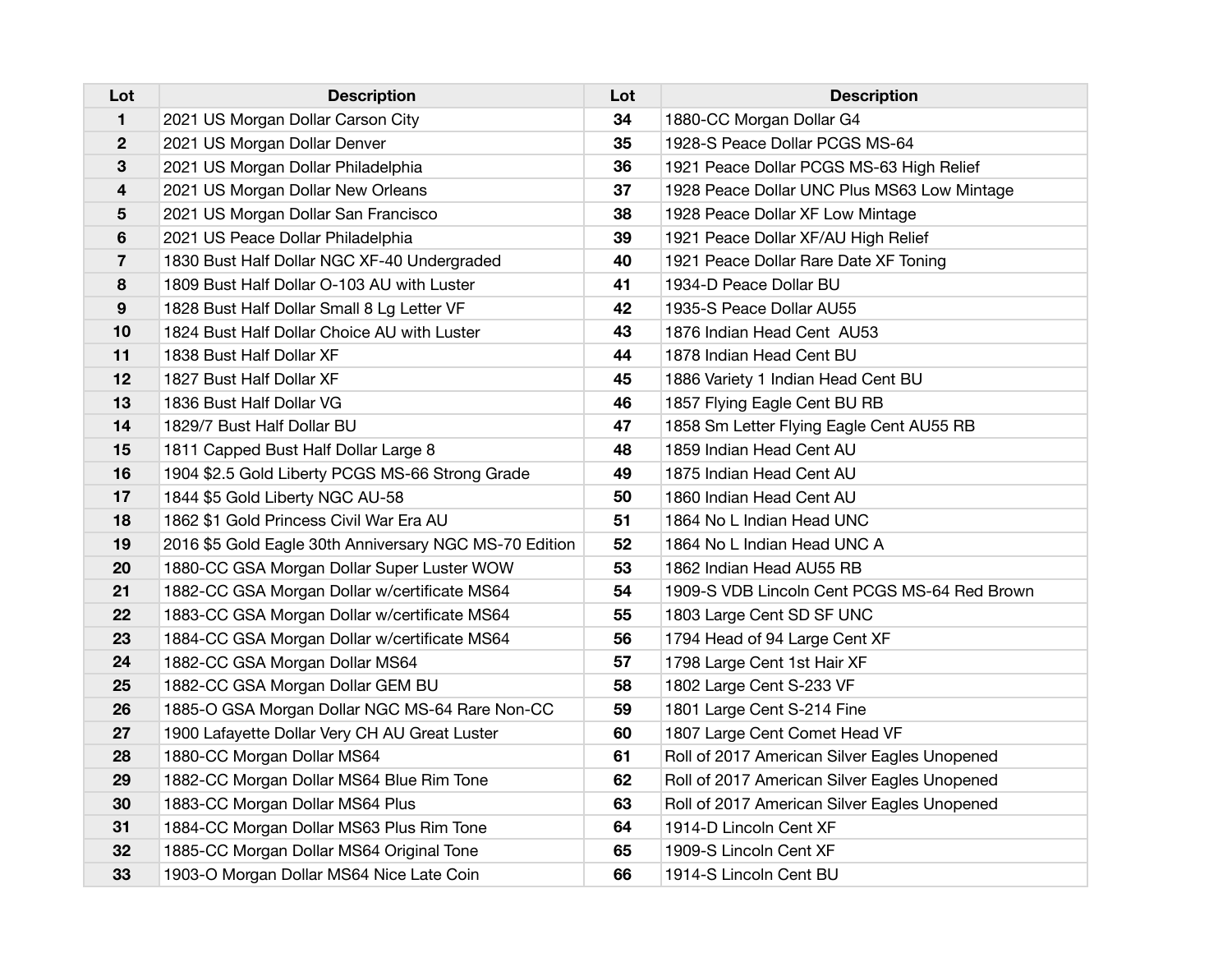| Lot | <b>Description</b>                                    | Lot | <b>Description</b>                                  |
|-----|-------------------------------------------------------|-----|-----------------------------------------------------|
| 67  | 1915-S Lincoln Cent UNC                               | 100 | 1862 Three Cent Silver Very Fine                    |
| 68  | 1910-S Lincoln Cent UNC                               | 101 | 1787 Copper Vermont Bust Right Clip ANACS VG10      |
| 69  | 1820 Large Cent Small Letters AU                      | 102 | 1786 Copper New Jersey ANACS F12                    |
| 70  | 1874 Indian Head Cent PCGS AU-58                      | 103 | 1785 Copper Conn Bust Right ANACS VF20 Details      |
| 71  | 1893-CC Morgan Dollar PCGS AU-50                      | 104 | 1803 Large Cent Fine Small Date Wow                 |
| 72  | 1894 Morgan Dollar ANACS AU-50 Rare Date              | 105 | 1760 Hibernia Colonial Half Penny VG                |
| 73  | 1882-CC Morgan Dollar ANACS MS-62 Old Holder          | 106 | 1795 Half Dime Fine Wow                             |
| 74  | 1880-S Morgan Dollar PL MS65 Nice Dollar Rim Tone     | 107 | Roll of 2017 American Silver Eagles Unopened        |
| 75  | 1898-O Morgan Dollar NGC MS-65                        | 108 | Roll of 2017 American Silver Eagles Unopened        |
| 76  | 1927 \$20 Gold St Gaudens PCGS MS-66                  | 109 | Roll of 2017 American Silver Eagles Unopened        |
| 77  | 1925 \$20 Gold St Gaudens PCGS MS-65                  | 110 | Roll of 1960-D Silver Franklin Half Dollars BU      |
| 78  | 1922 \$20 Gold St Gaudens PCGS MS-64                  | 111 | Roll of 1961-D Silver Franklin Half Dollars BU      |
| 79  | 1927 \$20 Gold St Gaudens NGC MS-63                   | 112 | Roll of 1962-D Silver Franklin Half Dollars BU      |
| 80  | 1924 \$20 Gold St Gaudens GEM UNC                     | 113 | Roll of 1963-D Silver Franklin Half Dollars BU      |
| 81  | 2020 \$50 Gold Eagle PCGS MS-70 1st Day Issue         | 114 | 1880-O Morgan Dollar MS-64                          |
| 82  | 1982 1 oz Gold Krugerrand                             | 115 | 1881-CC Morgan Dollar PCGS MS-66                    |
| 83  | 1873-CC Seated Half Dollar w/ Arrows PCGS AU-55       | 116 | 1878 7tf Rev 78 Morgan Dollar PCGS MS-65            |
| 84  | 1861 Seated Half Dollar Very CH AU Nice Tone Look     | 117 | 1884-CC Morgan Dollar PCGS MS-66 Gold Shield        |
| 85  | 1840-O Seated Half Dollar EF with typical weak strike | 118 | 1880-CC Morgan Dollar PCGS MS-64                    |
| 86  | 1876-CC Seated Half Dollar Strong VF                  | 119 | 1881 Morgan Dollar PCGS MS-65 Plus                  |
| 87  | 1846-O Seated Half Dollar AU detail                   | 120 | 1899-S VAM 7 DDate Morgan Dollar PCGS MS-65 Top 100 |
| 88  | 1869-S Seated Half Dollar AU detail Cleaning          | 121 | 1885-O Morgan Dollar PCGS MS-64 Rim Tone            |
| 89  | 1875 Seated Half Dollar Choice AU                     | 122 | 1904-O Morgan Dollar PCGS MS-62 OGH Ratter          |
| 90  | 1842-O Seated Half Dollar Small Date ANACS V-10       | 123 | 1898-O Morgan Dollar PCGS MS-63 OGH                 |
| 91  | 1888 Proof Three Cent Nickel NGC PF-64                | 124 | 1882-CC Morgan Dollar BU                            |
| 92  | 1889 Seated Half Dollar XF RARE                       | 125 | 1883-CC Morgan Dollar BU Toning                     |
| 93  | 1855 Three Cent Silver Fine Better Date               | 126 | 1883-S Morgan Dollar AU55                           |
| 94  | 1851-O Three Cent Silver Fine Better Date             | 127 | 1884-S Morgan Dollar AU55                           |
| 95  | 1854 Three Cent Silver Fine                           | 128 | 1885-S Morgan Dollar BU Toning                      |
| 96  | 1856 Three Cent Silver Fine                           | 129 | 1887-S Morgan Dollar BU Toning                      |
| 97  | 1858 Three Cent Silver Fine                           | 130 | 1892 Morgan Dollar BU                               |
| 98  | 1859 Three Cent Silver Fine                           | 131 | 1894-O Morgan Dollar AU53                           |
| 99  | 1860 Three Cent Silver Very Fine                      | 132 | 1889-O Morgan Dollar BU                             |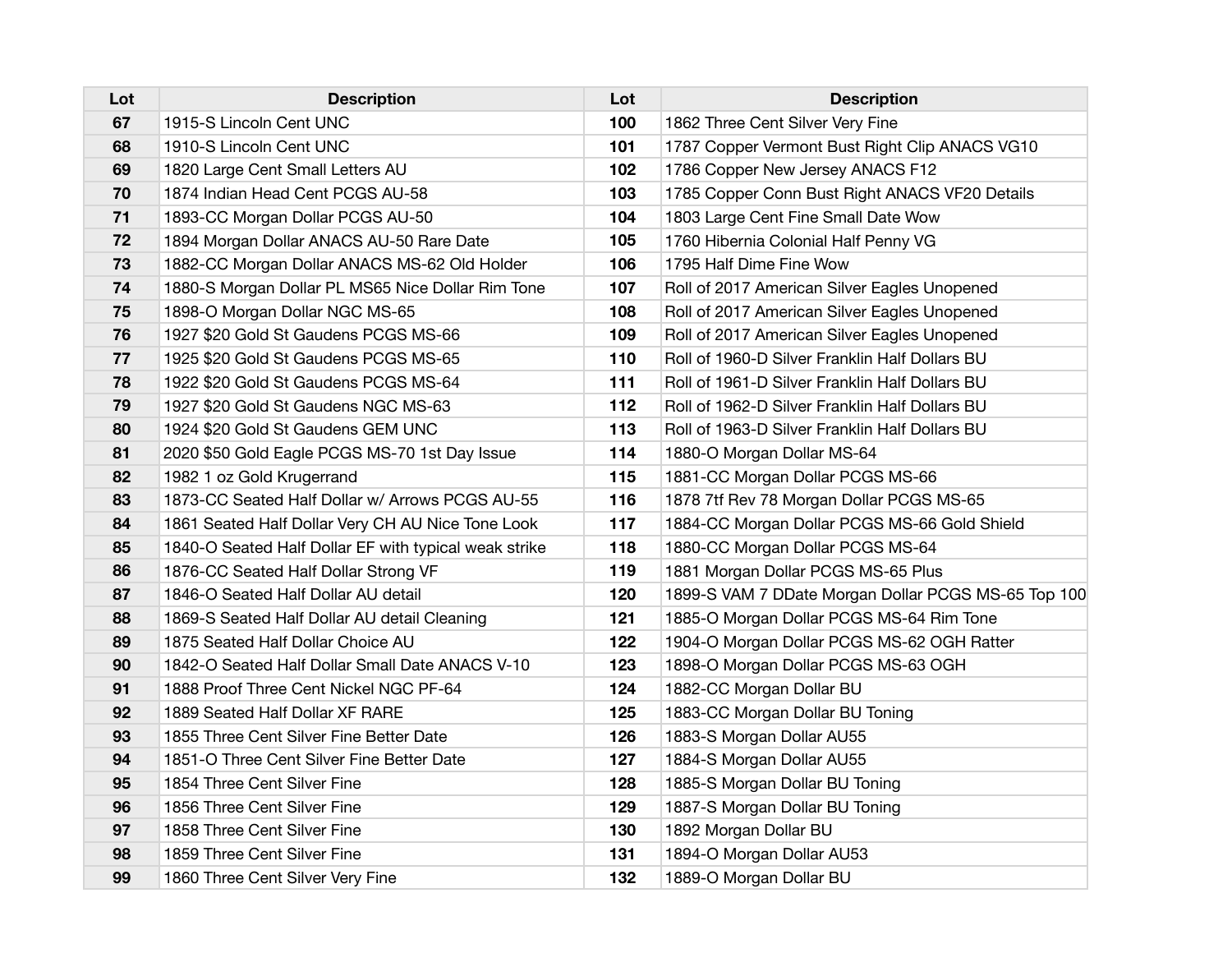| Lot | <b>Description</b>                       | Lot | <b>Description</b>                                         |
|-----|------------------------------------------|-----|------------------------------------------------------------|
| 133 | 1889-S Morgan Dollar UNC                 | 166 | 1878-S Morgan Dollar MS62 with Luster                      |
| 134 | 1891-O Morgan Dollar AU58                | 167 | 1890-S Morgan Dollar MS63                                  |
| 135 | 1899 Morgan Dollar BU                    | 168 | 1900 Morgan Dollar MS60                                    |
| 136 | 1899-S Morgan Dollar AU                  | 169 | 1921 Morgan Dollar MS63                                    |
| 137 | 1928-S Peace Dollar XF45                 | 170 | 1921 Morgan Dollar MS62                                    |
| 138 | 1934 Peace Dollar UNC                    | 171 | 1853 Seated Half Dime Arrows AU Wow Nice                   |
| 139 | 1935 Peace Dollar AU55                   | 172 | 1855-O Seated Half Dime XF Full Lines Better Date          |
| 140 | 1924 Peace Dollar AU                     | 173 | 1841-O Seated Half Dime XF Full Shield Lines               |
| 141 | 1922 Peace Dollar BU Toning              | 174 | 1847 Seated Half Dime Very Fine                            |
| 142 | 1922-D Peace Dollar AU58                 | 175 | 1857 Seated Half Dime XF                                   |
| 143 | 1922-S Peace Dollar UNC Toning           | 176 | 1863-S Seated Half Dime VF S Mint Mark                     |
| 144 | 1923 Peace Dollar BU                     | 177 | 1861 Seated Half Dime                                      |
| 145 | 1800/79 Large Cent S-196 Fine            | 178 | Mercury Dime Book Complete w/ 1916-D                       |
| 146 | 1807 Large Cent S-276 VG                 | 179 | Washington Quarter Book w/ early dates 77 Silver Q         |
| 147 | 1917-S Lincoln Cent Choice Red Brown UNC | 180 | Roosevelt Dime Book Complete 1946-2021                     |
| 148 | 1920-D Lincoln Cent Brown UNC            | 181 | US Silver Dollar 10 Morgan Dollar P-O-S Mint Marks         |
| 149 | 1920-S Lincoln Cent Brown UNC            | 182 | Lincoln Cent Book missing 09sVDB 22no 41d 47 72dd          |
| 150 | 1931-D Lincoln Cent Choice Red Brown UNC | 183 | Jefferson Complete Book                                    |
| 151 | 1912 Lincoln Cent Choice Brown UNC       | 184 | Kennedy Half Dollar Book Complete                          |
| 152 | 1921 Standing Liberty Quarter EF         | 185 | Eisenhower Dollar Book Complete                            |
| 153 | 1875-S Twenty Cent Piece VG              | 186 | Jefferson Book missing 50-D                                |
| 154 | 1881 Indian Cent ANACS MS-62 RB          | 187 | Buffalo Book 55 Nickels missing key dates                  |
| 155 | 1887 Indian Cent ANACS MS-63 RB          | 188 | Box of 50 Proof Coins (Cents to Dollars, Some Silver       |
| 156 | 1890 Indian Cent ANACS MS-63 RB          | 189 | Box of 60 Foreign Coins in Holders                         |
| 157 | 1891 Indian Cent ANACS MS-62 RB          | 190 | Bag of 41 Indian Head Cents                                |
| 158 | 1892 Indian Cent ANACS MS-62 RB          | 191 | 2021 Silver 1 Kilo Great Britain Royal Queen's BU Coin Awe |
| 159 | 1893 Indian Cent ANACS MS-62 RB          | 192 | 2022 Silver Maple Leaf Fractional Set Radiant Crown 3k Mi  |
| 160 | 1897 Indian Cent ANACS MS-63 RB          | 193 | 2021 Silver 10oz Canada Maple Leaf Queen \$50              |
| 161 | 1901 Indian Cent ANACS MS-62 RB          | 194 | 2016 American Silver Eagle and 8oz Silver Eagle Set        |
| 162 | 1902 Indian Cent ANACS MS-62 RB          | 195 | 2021 US Mint American Eagle                                |
| 163 | 1906 Indian Cent ANACS MS-63 RB          | 196 | 2004 Proof American Silver Eagle                           |
| 164 | 1883 Morgan Dollar MS62                  | 197 | 2005 Proof American Silver Eagle                           |
| 165 | 1882 Morgan Dollar MS63                  | 198 | 2006 Proof American Silver Eagle                           |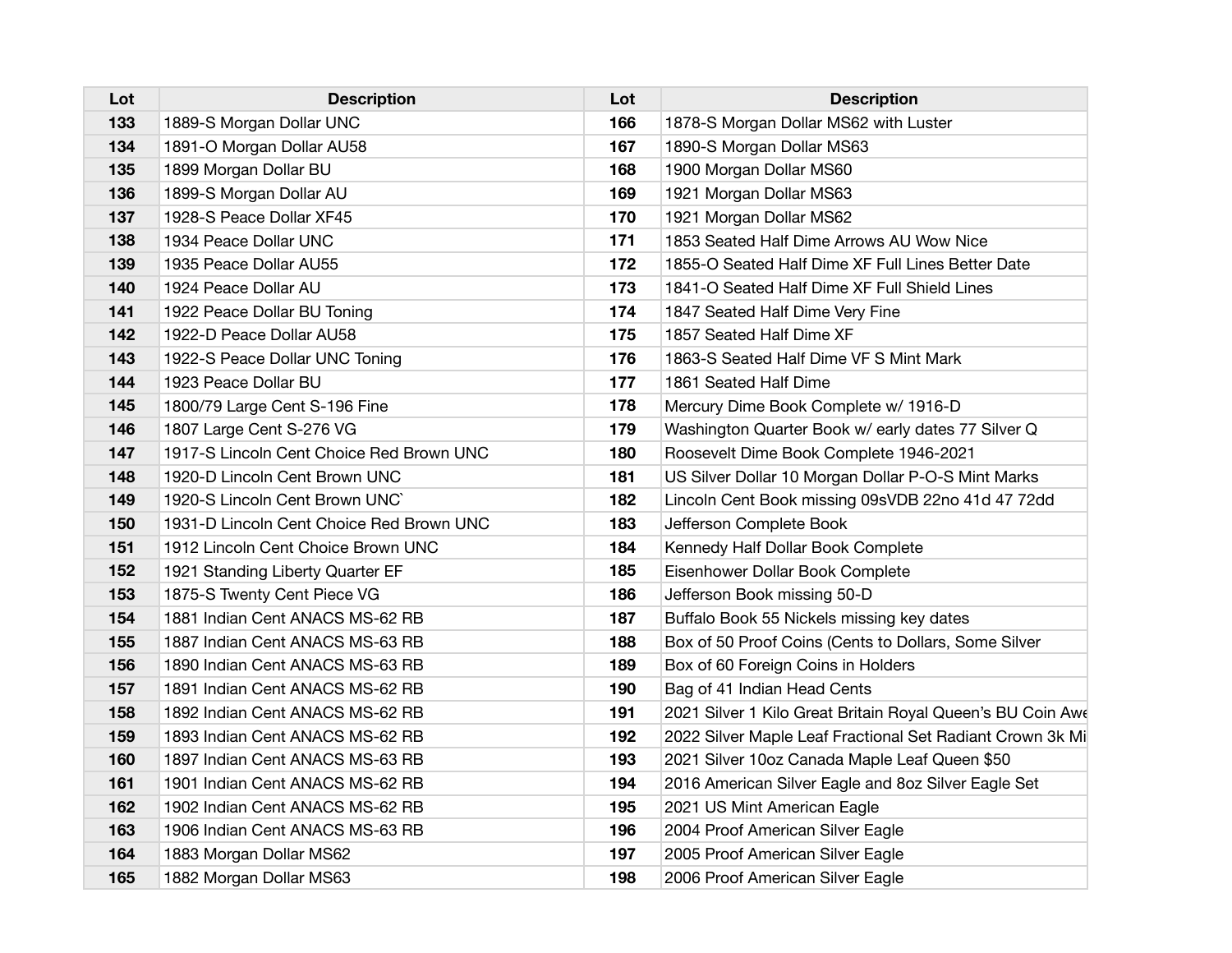| Lot | <b>Description</b>                                      | Lot | <b>Description</b>                         |
|-----|---------------------------------------------------------|-----|--------------------------------------------|
| 199 | 2007 Proof American Silver Eagle                        | 232 | 1883 Morgan Dollar BU                      |
| 200 | 2008 Proof American Silver Eagle                        | 233 | 1883-O Morgan Dollar AU58                  |
| 201 | 2010 Proof American Silver Eagle                        | 234 | 1884 Morgan Dollar BU                      |
| 202 | 2011 Proof American Silver Eagle                        | 235 | 1884-O Morgan Dollar BU                    |
| 203 | 2002 Proof American Silver Eagle                        | 236 | 1885 Morgan Dollar GEM BU Toning           |
| 204 | 2008-W Proof American Silver Eagle PCGS PR70 DCAM       | 237 | 1885-O Morgan Dollar BU                    |
| 205 | 2012 Proof American Silver Eagle NGC PF-70 UC           | 238 | 1889 Indian Head Cent UNC Red              |
| 206 | 2007-W Proof American Silver Eagle NGC PF-70 UC         | 239 | 1888 Indian Head Cent UNC Red              |
| 207 | 2020 American Silver Eagle ANAC MS-70 1st Struck        | 240 | 1860 Indian Head Cent CH UNC Nice          |
| 208 | 1996 American Silver Eagle PCGS MS-69                   | 241 | 1906 Indian Head Cent UNC                  |
| 209 | 2006-W American Silver Eagle NGC MS-70                  | 242 | 1910 Lincoln Cent GEM BU Red               |
| 210 | 2007-W American Silver Eagle Burnished PCGS SP-70       | 243 | 1931-S Lincoln Cent CH UNC Red Low Mintage |
| 211 | 2011 American Silver Eagle NGC MS-70 ER                 | 244 | 1918 Lincoln Cent GEM BU RB                |
| 212 | 2021 American Silver Eagle ANAC MS-70 Ty2 1st Strike    | 245 | 1921 Lincoln Cent MS/BU High Grade Nice    |
| 213 | 2021 American Silver Eagle T-1 NGC MS-69 Mercanti Signe | 246 | 1922-D Lincoln Cent VF                     |
| 214 | 1940 Walking Half Dollar CH BU                          | 247 | 1924-D Lincoln Cent XF Key Date            |
| 215 | 1942 Walking Half Dollar CH BU                          | 248 | 1911-D Lincoln Cent BU RB                  |
| 216 | 1943 Walking Half Dollar CH BU                          | 249 | 1911-S Lincoln Cent BU RB                  |
| 217 | 1944 Walking Half Dollar CH BU Plus                     | 250 | 1912-D Lincoln Cent BU RB                  |
| 218 | 1945 Walking Half Dollar CH BU                          | 251 | 1912-S Lincoln Cent BU RB                  |
| 219 | 1879-S Morgan Dollar GEM BU                             | 252 | 1913-D Lincoln Cent UNC RB                 |
| 220 | 1879-O Morgan Dollar BU                                 | 253 | 1913-S Lincoln Cent BU                     |
| 221 | 1880-O Morgan Dollar BU                                 | 254 | 1914 Lincoln Cent GEM BU RB                |
| 222 | 1880-S Morgan Dollar AU58                               | 255 | 1915 Lincoln Cent UNC                      |
| 223 | 1879 Morgan Dollar GEM BU Toning                        | 256 | 1915-D Lincoln Cent UNC RB                 |
| 224 | 1878-S Morgan Dollar BU                                 | 257 | 1916-D Lincoln Cent GEM BU RED             |
| 225 | 1878 Morgan Dollar GEM BU Toning                        | 258 | 1916-S Lincoln Cent UNC                    |
| 226 | 1880 Morgan Dollar GEM BU Toning                        | 259 | 1917-D Lincoln Cent BU RB                  |
| 227 | 1881-O Morgan Dollar UNC                                | 260 | 1917-S Lincoln Cent BU Red                 |
| 228 | 1881-S Morgan Dollar GEM BU                             | 261 | 1918-D Lincoln Cent BU                     |
| 229 | 1882 Morgan Dollar BU                                   | 262 | 1918-S Lincoln Cent UNC RB                 |
| 230 | 1882-O Morgan Dollar AU                                 | 263 | 1919-D Lincoln Cent UNC                    |
| 231 | 1882-S Morgan Dollar BU                                 | 264 | 1886 Morgan Dollar NCI MS-64/64 Nice       |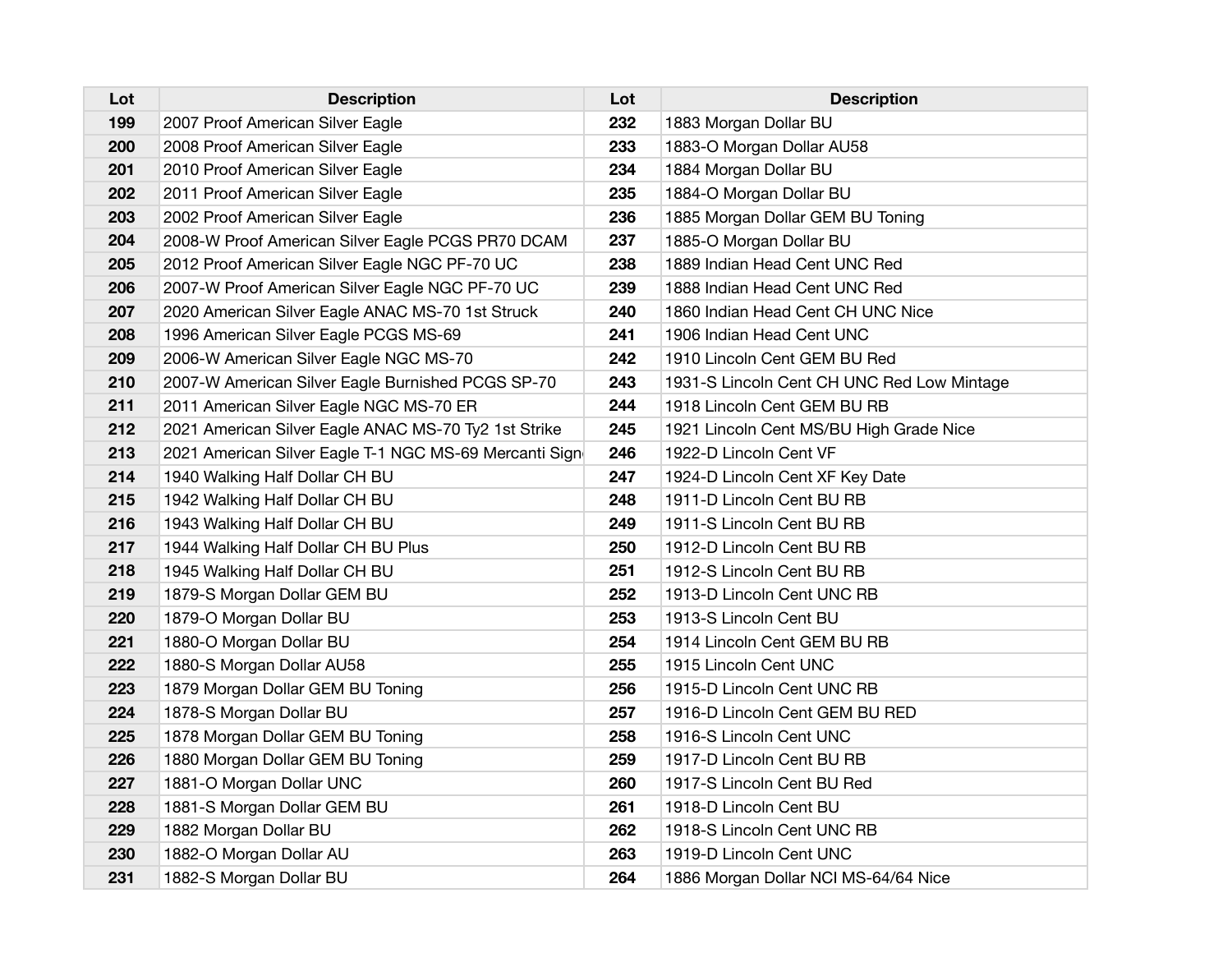| Lot | <b>Description</b>                          | Lot | <b>Description</b>                            |
|-----|---------------------------------------------|-----|-----------------------------------------------|
| 265 | 1898-S Morgan Dollar ANACS AU-63 details    | 298 | 1923-D Peace Dollar UNC                       |
| 266 | 1880-O Morgan Dollar NGC AU-55              | 299 | 1923-S Peace Dollar AU58 Toning               |
| 267 | 1883-O Morgan Dollar NGC MS-63 Hint of Tone | 300 | 1924 Peace Dollar BU                          |
| 268 | 1885-S Morgan Dollar AU Low Mintage         | 301 | 1924-S Peace Dollar AU                        |
| 269 | 1880-CC Morgan Dollar VG Plus Rare          | 302 | 1925 Peace Dollar AU58                        |
| 270 | 1892-CC Morgan Dollar Fine                  | 303 | 1925-S Peace Dollar AU55                      |
| 271 | 1880-S Morgan Dollar PCGS MS-64 Undergraded | 304 | 1863 Indian Head AU58                         |
| 272 | 1881-O Morgan Dollar NNC MS65 Tone OBV      | 305 | 1865 Indian Head AU58                         |
| 273 | 1878 7tf Morgan Dollar UNC                  | 306 | 1879 Indian Head Cent AU58                    |
| 274 | 1883-O Morgan Dollar PCGS MS-63             | 307 | 1880 Indian Head Cent AU                      |
| 275 | 1890-S Morgan Dollar ANACS AU-58            | 308 | 1881 Indian Head Cent AU58                    |
| 276 | 1966 Portugal 20 Escudos BU                 | 309 | 1882 Indian Head Cent AU55                    |
| 277 | 1870 Austria Silver 10 Kreuzer              | 310 | 1883 Indian Head Cent UNC                     |
| 278 | 1959 Dominican Republica Silver             | 311 | 1884 Indian Head Cent AU58                    |
| 279 | 1967 Switzerland Silver UNC                 | 312 | 1871 Proof Two Cent Piece Very Cool           |
| 280 | 1945 US Philippine 20 Cent Silver UNC       | 313 | 1871 Two Cent Piece XF Full Shield Lines      |
| 281 | 1948 Central America Nation 20 Cent Silver  | 314 | 1872 Two Cent Piece VG Key Date               |
| 282 | 1938 Germany 3rd Reich 2 Mark Silver        | 315 | 1865 Two Cent Piece AU NICE Luster High Grade |
| 283 | 1944 Great Britain Silver Shilling UNC      | 316 | 1864 Two Cent Piece Fine Small Motto RARE     |
| 284 | Eight Reales War Coin Dollar                | 317 | 1864 Two Cent Piece XF Nice                   |
| 285 | 1946 Great Britain Silver 6 Pence           | 318 | 1866 Two Cent Piece VF                        |
| 286 | 1944 British India Silver 1/4 Rupee         | 319 | 1867 Two Cent Piece VF                        |
| 287 | 1886 Morgan Dollar BU                       | 320 | 1963 Proof Washington Quarter NGC PF-67       |
| 288 | 1886-O Morgan Dollar AU53                   | 321 | 1959 Type B Rev Washington Quarter NGC MS-64  |
| 289 | 1887 Morgan Dollar BU Toning                | 322 | 1923-S Standing Liberty Quarter VF Rare       |
| 290 | 1887 Morgan Dollar BU                       | 323 | 1891-S Seated Quarter MS62                    |
| 291 | 1887-O Morgan Dollar AU55                   | 324 | 1878 Seated Quarter AU                        |
| 292 | 1891-S Morgan Dollar BU                     | 325 | 1858 Seated Quarter AU                        |
| 293 | 1896 Morgan Dollar GEM BU                   | 326 | 1834 Bust Quarter VF                          |
| 294 | 1896-O Morgan Dollar                        | 327 | 1857 Seated Quarter VF                        |
| 295 | 1897 Morgan Dollar BU                       | 328 | 1877-S Seated Quarter AU                      |
| 296 | 1897-O Morgan Dollar AU58                   | 329 | 1908-S Barber Quarter Semi Key Date           |
| 297 | 1897-S Morgan Dollar UNC                    | 330 | 1916-D Barber Quarter VF Plus Nice            |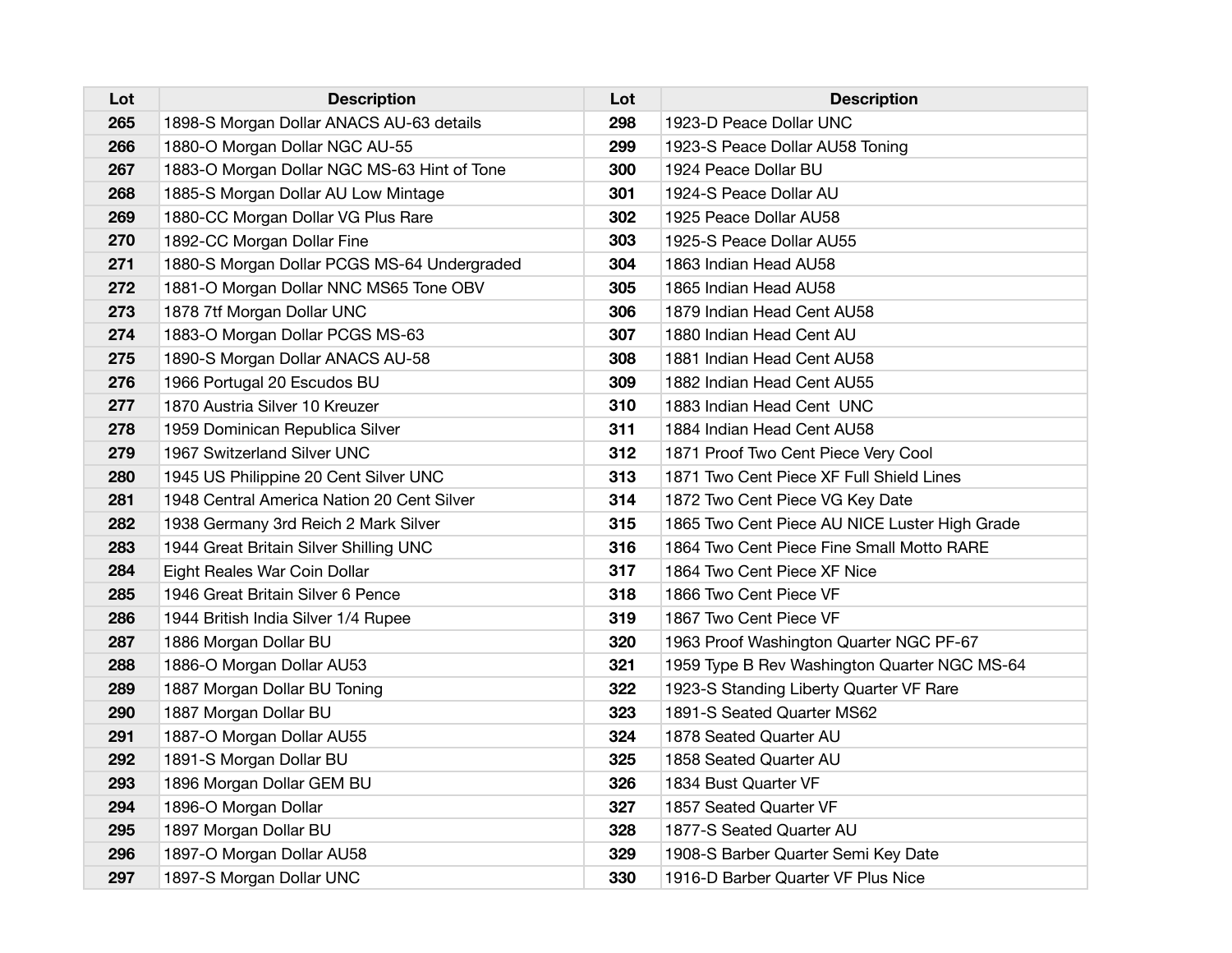| Lot | <b>Description</b>                      | Lot | <b>Description</b>                          |
|-----|-----------------------------------------|-----|---------------------------------------------|
| 331 | 1905-O Barber Quarter Semi Key Date     | 364 | 2019 Proof American Silver Eagle            |
| 332 | 1905 & 1905-S Barber Quarters           | 365 | 2020 Proof American Silver Eagle            |
| 333 | 1901 & 1901-O Barber Quarters           | 366 | 2006-W Silver American Eagle Uncirculated   |
| 334 | 1902-S & 1903-S Barber Quarters         | 367 | 2006-W Silver American Eagle Uncirculated   |
| 335 | 1888 Morgan Dollar UNC                  | 368 | 2006-W Silver American Eagle Uncirculated   |
| 336 | 1888-O Morgan Dollar BU                 | 369 | 2007-W Silver American Eagle Uncirculated   |
| 337 | 1889 Morgan Dollar BU                   | 370 | 2007-W Silver American Eagle Uncirculated   |
| 338 | 1890 Morgan Dollar BU                   | 371 | 2007-W Silver American Eagle Uncirculated   |
| 339 | 1890-O Morgan Dollar UNC Toning         | 372 | 2007-W Silver American Eagle Uncirculated   |
| 340 | 1890-S Morgan Dollar BU                 | 373 | 2008-W Silver American Eagle Uncirculated   |
| 341 | 1891 Morgan Dollar BU                   | 374 | 2008-W Silver American Eagle Uncirculated   |
| 342 | 1899-O Morgan Dollar BU                 | 375 | 2051-W Silver American Eagle Uncirculated   |
| 343 | 1900 Morgan Dollar BU                   | 376 | 2018-W Silver American Eagle Uncirculated   |
| 344 | 1900-O Morgan Dollar GEM BU             | 377 | 2019-W Silver American Eagle Uncirculated   |
| 345 | 1900-S Morgan Dollar AU                 | 378 | 2020-W Silver American Eagle Uncirculated   |
| 346 | 1901-O Morgan Dollar UNC                | 379 | 2011 American Silver Eagle NGC MS-69 S Mint |
| 347 | 1902 Morgan Dollar UNC                  | 380 | 1881-S Morgan Dollar PCGS MS-62 OGH Rattler |
| 348 | 1902-O Morgan Dollar UNC                | 381 | 1889-O Morgan Dollar NGC XF details         |
| 349 | 1877-S Seated Half Dollar VG            | 382 | 1885-O Morgan Dollar MS63 Nice              |
| 350 | 1893 Columbian Commem Half Dollar CH BU | 383 | 1886 Morgan Dollar PL UNC                   |
| 351 | 1853 Seated Half Dollar AU w/Arrows     | 384 | 1904 Morgan Dollar CH UNC Obv marks         |
| 352 | 1859-O Seated Half Dollar AU            | 385 | 1921 Morgan Dollar                          |
| 353 | 1892 Barber Half Dollar AU              | 386 | 1890 Morgan Dollar Detail Polished          |
| 354 | 1917 Walking Half Dollar AU Toning      | 387 | 1926 Peace Dollar UNC                       |
| 355 | 1933-S Walking Half Dollar AU           | 388 | 1926-D Peace Dollar UNC                     |
| 356 | 1934 Walking Half Dollar GEM BU Toning  | 389 | 1926-S Peace Dollar UNC Toning              |
| 357 | 1934-S Walking Half Dollar AU           | 390 | 1927 Peace Dollar AU58                      |
| 358 | 2011 Proof American Silver Eagle        | 391 | 1927 Peace Dollar BU                        |
| 359 | 2016 Proof American Silver Eagle        | 392 | 1927-D Peace Dollar AU55                    |
| 360 | 2017 Proof American Silver Eagle        | 393 | 1927-S Peace Dollar AU55                    |
| 361 | 2018 Proof American Silver Eagle        | 394 | 1885 Indian Head Cent AU                    |
| 362 | 2018 Proof American Silver Eagle        | 395 | 1887 Indian Head Cent AU55                  |
| 363 | 2021 Proof American Silver Eagle        | 396 | 1888 Indian Head Cent BU                    |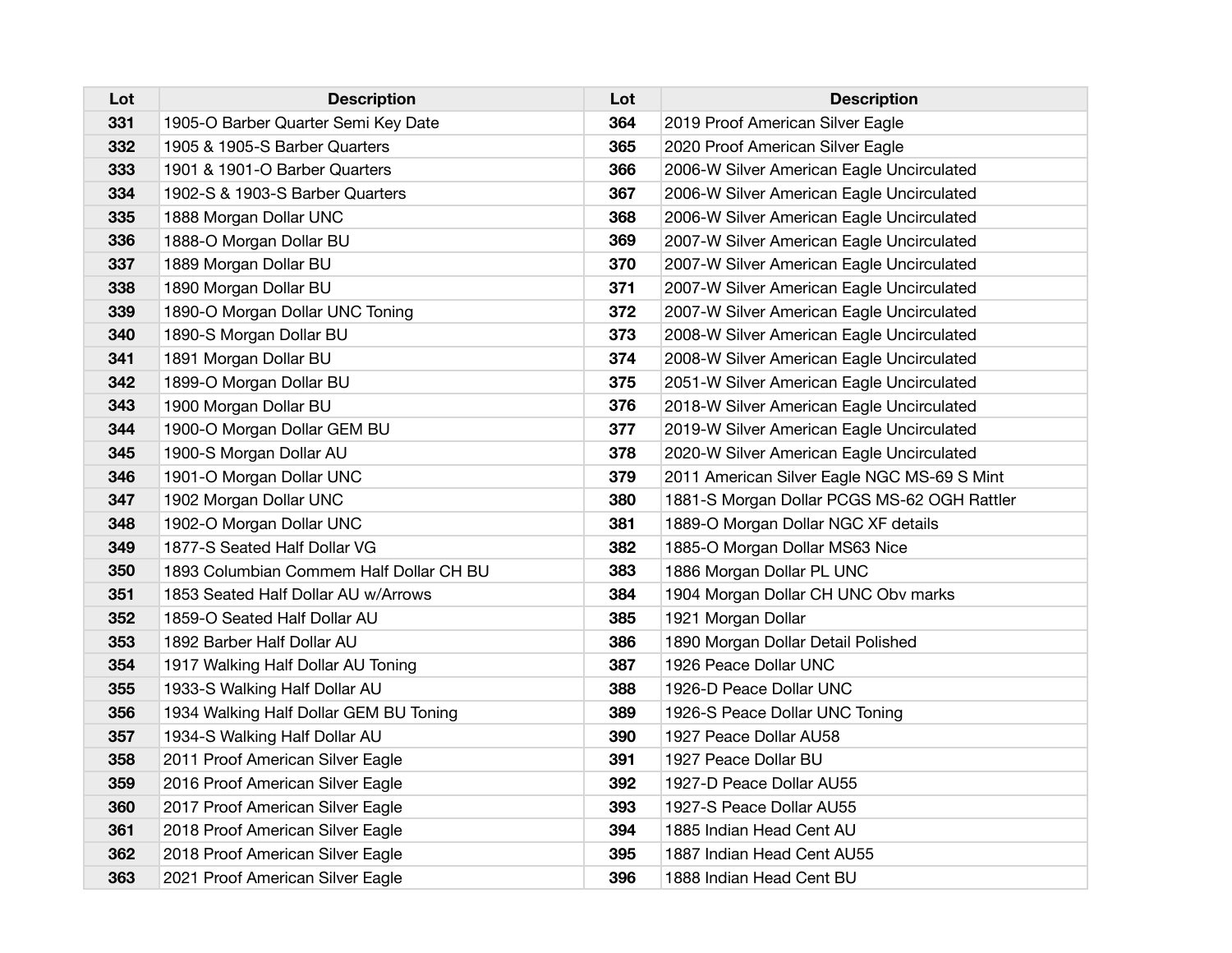| Lot | <b>Description</b>                          | Lot | <b>Description</b>                            |
|-----|---------------------------------------------|-----|-----------------------------------------------|
| 397 | 1889 Indian Head Cent BU                    | 430 | 1925-D Lincoln Cent UNC                       |
| 398 | 1890 Indian Head Cent BU                    | 431 | 1926-D Lincoln Cent UNC                       |
| 399 | 1891 Indian Head Cent BU                    | 432 | 1926-S Lincoln Cent GEM BU Red                |
| 400 | 1892 Indian Head Cent GEM BU Red            | 433 | 1927-D Lincoln Cent BU RB                     |
| 401 | 1893 Indian Head Cent AU55                  | 434 | 1885 Liberty Nickel Key Date Rare             |
| 402 | 1894 Indian Head Cent AU                    | 435 | 1862 Three Cent Silver MS63                   |
| 403 | 1895 Indian Head Cent GEM BU Red            | 436 | 1865 Tree Cent Nickel AU                      |
| 404 | 1896 Indian Head Cent GEM BU Red            | 437 | 1883 V-Nickel GEM BU                          |
| 405 | 1897 Indian Head Cent AU55                  | 438 | 1913 Type 1 Buffalo Nickel MS63               |
| 406 | 1908-S Indian Head Cent F12                 | 439 | 1938-D Type 1 Buffalo Nickel GEM BU Toning    |
| 407 | 1863 Indian Head Cent MS64                  | 440 | 1914-S Buffalo Nickel AU Plus Better Date     |
| 408 | 1874 Indian Head Cent AU58                  | 441 | 1951-D Jefferson Nickel PCGS MS-66            |
| 409 | 1903 Indian Head Cent MS62                  | 442 | 1943-D Jefferson Nickel PCGS MS-64 FS         |
| 410 | 1905 Indian Head Cent MS64 RB               | 443 | 1943-P Jefferson Nickel PCGS MS-64 FS         |
| 411 | 1907 Indian Head Cent AU55                  | 444 | 1945-P Jefferson Nickel PCGS MS-64            |
| 412 | 1917 Type 1 Standing Liberty Quarter GEM BU | 445 | 1973-S Proof Jefferson Nickel PCGS PR-69 DCAM |
| 413 | 1926 Standing Liberty Quarter Good          | 446 | 1934 Peace Dollar AU55                        |
| 414 | 1877-S Seated Quarter XF Plus               | 447 | 1925-S Peace Dollar AU58                      |
| 415 | 1876 Seated Quarter XF/AU                   | 448 | 1928-S Peace Dollar UNC Key Black Holder      |
| 416 | 1876 Seated Quarter XF rim marks            | 449 | 1923 Peace Dollar MS64                        |
| 417 | 1859-O Seated Quarter                       | 450 | 1928-S Peace Dollar UNC                       |
| 418 | 1853 Seated Quarter Arrows VF scatches      | 451 | 1923 Peace Dollar MS63                        |
| 419 | 1955-D Silver Washington Quarter CH BU      | 452 | 1923-S Peace Dollar BU                        |
| 420 | 1875-S Twenty Cent AU Tone Details          | 453 | 1922 Peace Dollar MS64                        |
| 421 | 1919-S Lincoln Cent BU RB                   | 454 | 1922 Peace Dollar MS62                        |
| 422 | 1920-D Lincoln Cent UNC                     | 455 | 1925 Peace Dollar MS63                        |
| 423 | 1920-S Lincoln Cent UNC                     | 456 | 1935 Walking Half Dollar GEM BU               |
| 424 | 1921 Lincoln Cent BU                        | 457 | 1936-D Walking Half Dollar GEM BU             |
| 425 | 1921-S Lincoln Cent UNC                     | 458 | 1941-D Walking Half Dollar BU                 |
| 426 | 1922-D Lincoln Cent UNC                     | 459 | 1942-S Walking Half Dollar BU                 |
| 427 | 1923-S Lincoln Cent BU                      | 460 | 1943 Walking Half Dollar BU                   |
| 428 | 1924-D Lincoln Cent AU                      | 461 | 1943-S Walking Half Dollar GEM BU             |
| 429 | 1924-S Lincoln Cent AU                      | 462 | 1944 Walking Half Dollar MS63                 |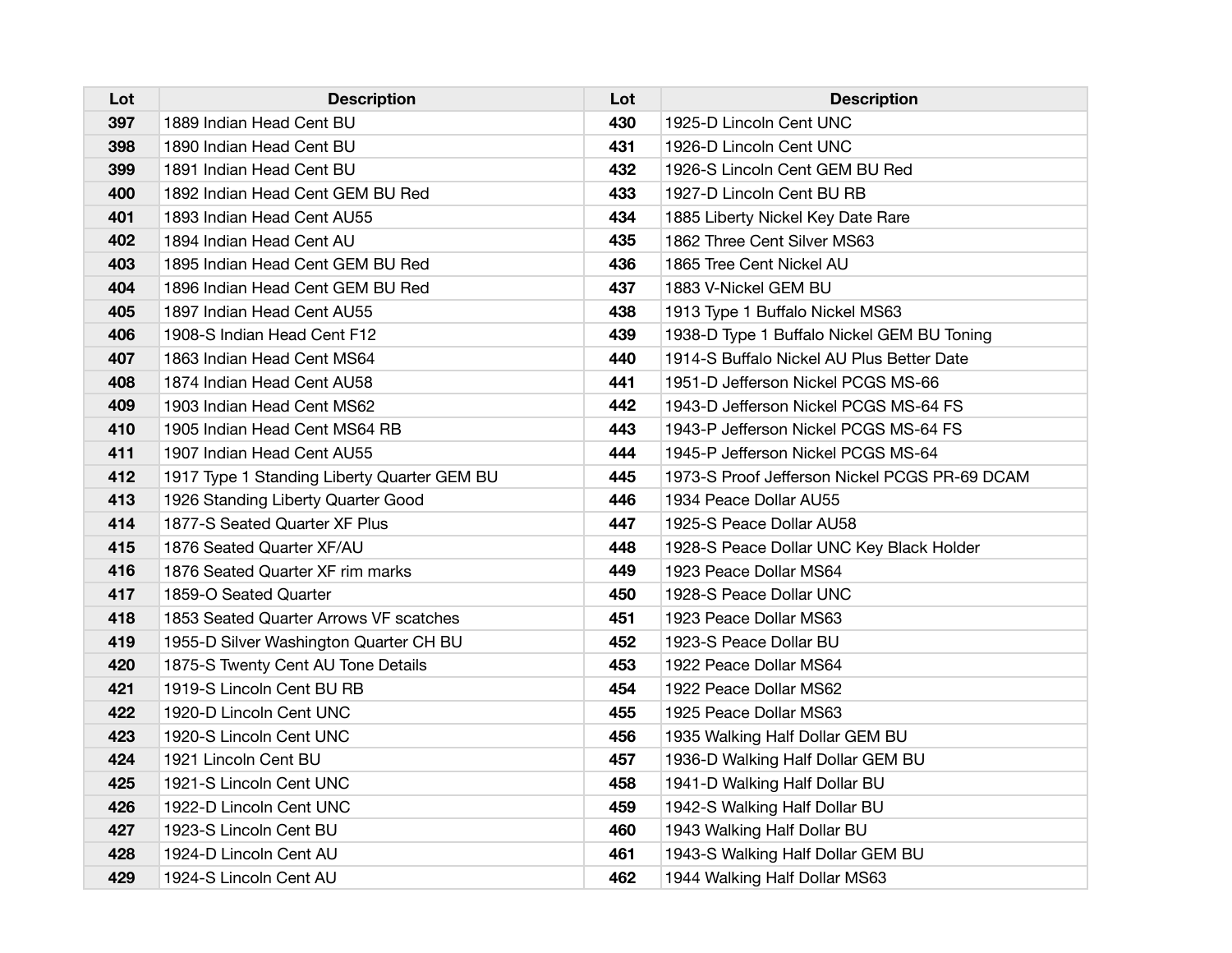| Lot | <b>Description</b>                           | Lot | <b>Description</b>                                   |
|-----|----------------------------------------------|-----|------------------------------------------------------|
| 463 | 1949 Franklin Half Dollar BU Toning          | 496 | 1865 Two Cent AU53                                   |
| 464 | 1949-S Franklin Half Dollar UNC              | 497 | 1907 Indian Cent SCG MS63                            |
| 465 | 1928-S Walking Half Dollar                   | 498 | 1867 Indian Head Cent VF                             |
| 466 | 1937 40 41 Walking Half Dollars GEM BU Tones | 499 | 2005 American Silver Eagle ICG MS-70                 |
| 467 | 1944 45 46 Walking Half Dollar GEM BU        | 500 | 1999 American Silver Eagle PCGS MS-68                |
| 468 | 1903 Morgan Dollar BU                        | 501 | 2017 American Silver Eagle PCGS MS-69                |
| 469 | 1898 Morgan Dollar BU                        | 502 | 1996 American Silver Eagle UNC                       |
| 470 | 1898-O Morgan Dollar BU                      | 503 | 1998 Proof Robert Kennedy \$1Silver                  |
| 471 | 1903-O Morgan Dollar UNC                     | 504 | 2017 American Silver Eagle NGC MS-69 1st Release     |
| 472 | 1904 Morgan Dollar UNC                       | 505 | 2000 American Silver Eagle ICG MS-69                 |
| 473 | 1904-O Morgan Dollar UNC                     | 506 | 1989 Silver Commem Maple Leaf Issue                  |
| 474 | 1921 Morgan Dollar AU53                      | 507 | 1995 American Silver Eagle UNC Tone                  |
| 475 | 1921 Morgan Dollar GEM BU Toning             | 508 | 1996 American Silver Eagle GEM BU                    |
| 476 | 1892-O Morgan Dollar Fine                    | 509 | 2002 American Silver Eagle GEM BU Toning             |
| 477 | 1921-D Morgan Dollar UNC                     | 510 | 2013 American Silver Eagle GEM BU                    |
| 478 | 1921-S Morgan Dollar AU55                    | 511 | 2015 American Silver Eagle GEM BU                    |
| 479 | 1881 Morgan Dollar AU58                      | 512 | 2017 American Silver Eagle GEM BU                    |
| 480 | 1898 Indian Head Cent AU                     | 513 | 2021 American Silver Eagle GEM BU                    |
| 481 | 1899 Indian Head Cent AU                     | 514 | 1949-D Franklin Half Dollar                          |
| 482 | 1900 Indian Head Cent AU58                   | 515 | 1950-D Franklin Half Dollar AU/BU FBL                |
| 483 | 1901 Indian Head Cent UNC                    | 516 | 1951-S Franklin Half Dollar AU                       |
| 484 | 1901 Indian Head Cent BU RB                  | 517 | 1951 Washington Carver Half Dollar UNC               |
| 485 | 1902 Indian Head Cent BU                     | 518 | 1955 & 61-D Franklin Half Dollars GEM BU/unc         |
| 486 | 1903 Indian Head Cent BU                     | 519 | 1964 Proof Kennedy Half Accented Hair ANACS PF63     |
| 487 | 1904 Indian Head Cent AU                     | 520 | 1941-D Walking Half Dollar CH BU                     |
| 488 | 1905 Indian Head Cent GEM BU RB              | 521 | 1942 Walking Half Dollar CH BU                       |
| 489 | 1906 Indian Head Cent AU                     | 522 | 1943-S Walking Half Dollar BU                        |
| 490 | 1907 Indian Head Cent GEM BU Red             | 523 | 1944 Walking Half Dollar CH BU                       |
| 491 | 1908 Indian Head Cent UNC                    | 524 | 1945 Walking Half Dollar CH BU                       |
| 492 | 1909 Indian Head Cent BU RB                  | 525 | 1970-S Proof Kennedy Half Dollar PCGS PR66 DCAM      |
| 493 | 1872 Indian Head Cent Fine                   | 526 | 1940 Walking Half Dollar BU Sweet Blue Color         |
| 494 | 1836 Large Cent AU                           | 527 | 1953 Proof Franklin Half Dollar                      |
| 495 | 1855 Large Cent AU59                         | 528 | 1853 1877 1891 Seated Dimes G-AU 3 coins 53 w/arrows |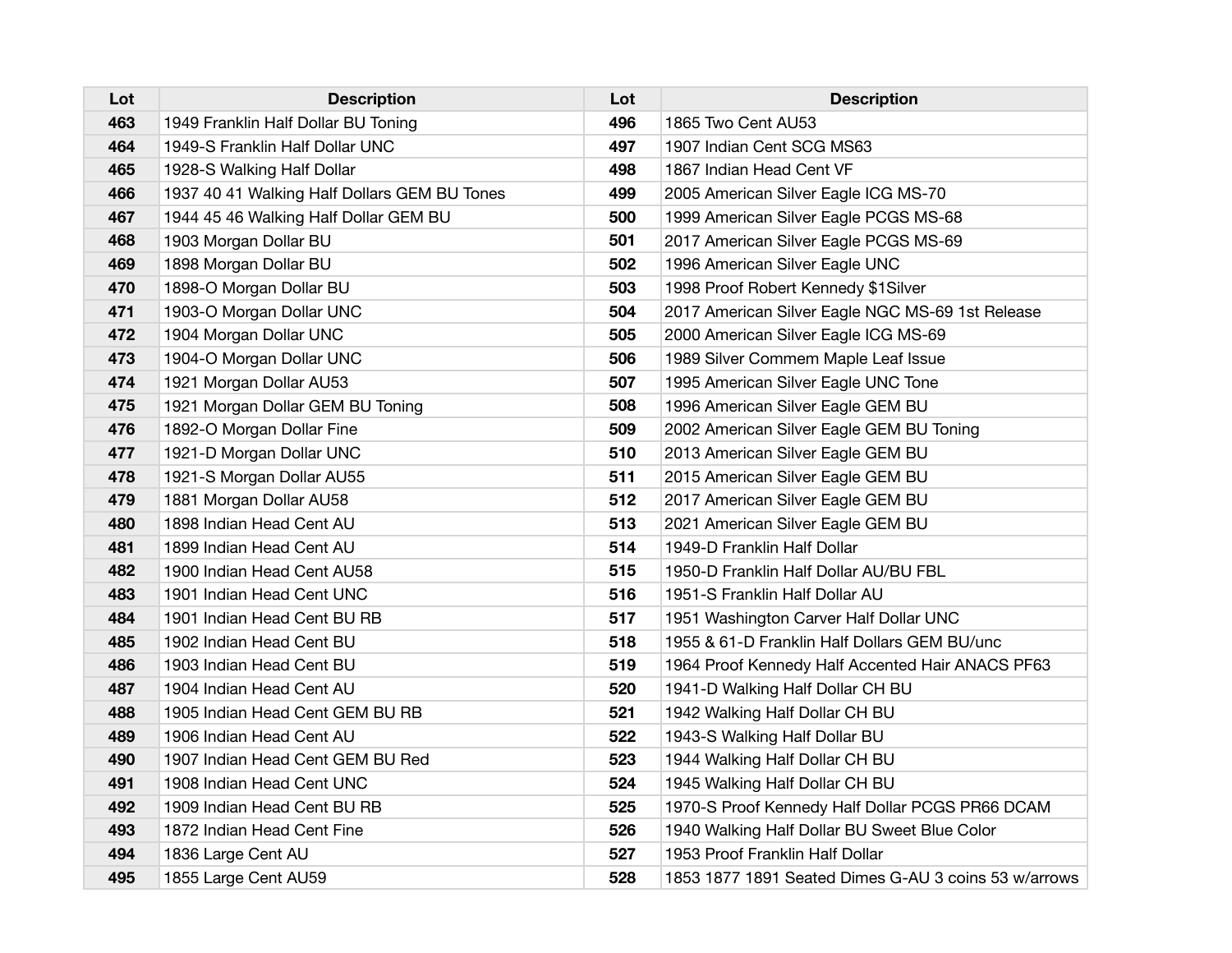| Lot | <b>Description</b>                               | Lot | <b>Description</b>                                       |
|-----|--------------------------------------------------|-----|----------------------------------------------------------|
| 529 | 1858 Seated Dime AU Capitol Holder               | 562 | 1943 Lincoln Cent GEM BU                                 |
| 530 | 1894-O & 1899-S Barber Dimes G-F12               | 563 | 8 Rolls of Westward Journey Nickels                      |
| 531 | 1832 Bust Half Dime AU                           | 564 | Roll of 40 Buffalo Nickels Full & Part Dates Mint Marked |
| 532 | 1838-O Seated Dime No Stars Good                 | 565 | Roll of Steel Lincolns Cents PDS 50 Pieces               |
| 533 | 1912 Barber Dime GEM BU                          | 566 | 3 Rolls of All S Mint Marks Wheat Cents                  |
| 534 | 1936 Mercury Dime GEM BU Toning                  | 567 | War Nickel Set MS63 Plus Some With Steps                 |
| 535 | 1953-S Silver Roosevelt Dime GEM BU              | 568 | United States Mercury Dime Set Later Dates AU/BU         |
| 536 | 1900-O & 1901-O Barber Dimes Tough O Mint Marks  | 569 | 2015 2 Coin US Marshals Service 225th Anniversary        |
| 537 | 1938-D Roosevelt Dime PCGS MS-65 OGH Rattler     | 570 | 2003, 05 06 07 US Mint Sets Unopened 4 Sets              |
| 538 | 1951 Roosevelt Dime NGC MS-66                    | 571 | 2009 thru 2013 US Mint Sets Unopened 5 Sets              |
| 539 | 1941 42 & 44 Mercury Dimes GEM BU                | 572 | 2006 thru 2008 US Mint Sets Unopened 3 Sets              |
| 540 | 1899 Seated Dime Cool Color BU                   | 573 | 2006 thru 2008 US Mint Sets Unopened 3 Sets A            |
| 541 | 1872-CC Seated Dime Fine Key Date Rare           | 574 | 2018 thru 2020 US Mint Sets Unopened 3 Sets              |
| 542 | 1864-S Seated Dime VF                            | 575 | 2013 thru 2015 US Mint Sets Unopened 3 Sets              |
| 543 | 1946 & 1955-S Roosevelt Dimes CH BU              | 576 | 2020 US UNC Mint Coin Sets Unopened 2 Sets               |
| 544 | CWT Federal Union Army & Navy                    | 577 | 2-2004 United States Mint Proof Sets                     |
| 545 | 1804 Half Cent Spiked Chin Fine Scratches        | 578 | 2-2004 US Mint Uncirculated Coin Sets                    |
| 546 | 1951 Proof Lincoln Cent                          | 579 | US 12th Century Type Coin Frame                          |
| 547 | 1942 Proof Lincoln Cent                          | 580 | 1959 Proof Set                                           |
| 548 | 1970-S Small Date & Large Date Lincoln Cents GEM | 581 | 1957 Proof Set                                           |
| 549 | 1927-S Lincoln Cent UNC                          | 582 | 1959 US Proof Set                                        |
| 550 | 1928-D Lincoln Cent GEM BU Red                   | 583 | 1957 US Proof Set                                        |
| 551 | 1928-S Lincoln Cent BU                           | 584 | 2008 Bald Eagle Proof & Clad ANACS Set                   |
| 552 | 1929-D Lincoln Cent GEM BU Red                   | 585 | 1954 US Proof Set                                        |
| 553 | 1929-S Lincoln Cent BU Red                       | 586 | 1960 US Proof Set                                        |
| 554 | 1931 Lincoln Cent GEM BU Red                     | 587 | 1962 US Proof Set                                        |
| 555 | 1931-D Lincoln Cent BU Red                       | 588 | 1954 US Mint Set                                         |
| 556 | 1931-S Lincoln Cent GEM BU RB                    | 589 | 1955 US Mint Set                                         |
| 557 | 1931-S Lincoln Cent Very Fine                    | 590 | 1963 US Mint Set                                         |
| 558 | 1932 Lincoln Cent BU RB                          | 591 | 1952 US Mint Set                                         |
| 559 | 1932-D Lincoln Cent UNC RB                       | 592 | 1996 Prestige Set                                        |
| 560 | 1933 Lincoln Cent UNC                            | 593 | 1991 US Mint Prestige Set                                |
| 561 | 1933-D Lincoln Cent GEM BU                       | 594 | 1984 US Mint Prestige Set                                |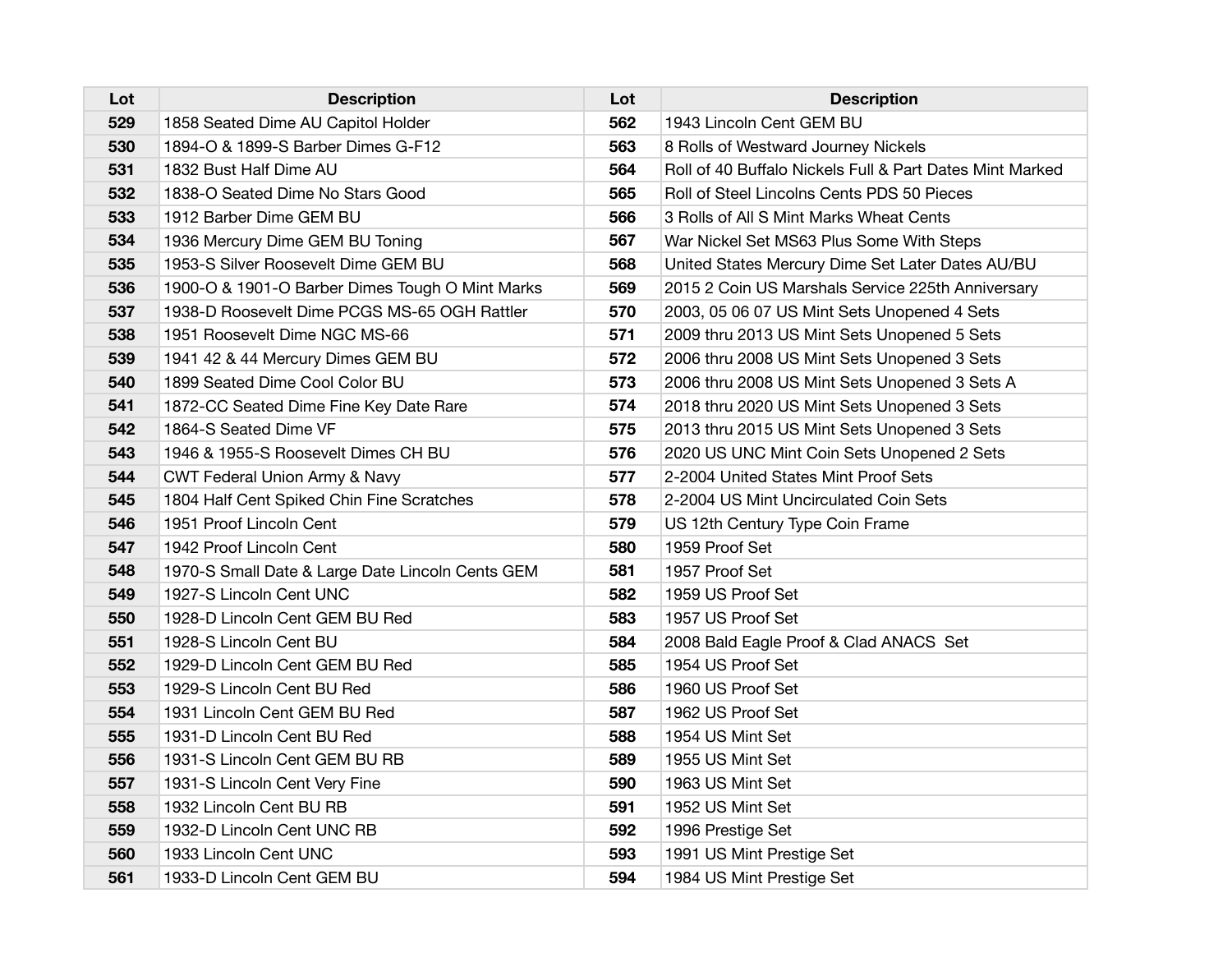| Lot | <b>Description</b>                                 | Lot | <b>Description</b>                                      |
|-----|----------------------------------------------------|-----|---------------------------------------------------------|
| 595 | 1987 US Mint Prestige Set                          | 628 | 2014 Kenned Half Dollar 4 Coin Set Awesome              |
| 596 | 1931-S Lincoln Cent MS63                           | 629 | 3 State Quarters NGC & PCGS 2003/2004                   |
| 597 | 1911-S Lincoln Cent EF45                           | 630 | 4 Proof Graded Coins PCC                                |
| 598 | 1915-S Lincoln Cent VF30                           | 631 | George HW Bush Presidential Coin Set                    |
| 599 | 1919-D Lincoln Cent AU50                           | 632 | 6 1955 Roosevelt Dimes CH BU                            |
| 600 | 1926-S Lincoln Cent F12                            | 633 | 1982 Lincoln Cents Collection Set                       |
| 601 | 1931-D Lincoln Cent AU50                           | 634 | Tenn Mt State Quarter National Park Set                 |
| 602 | 1933 Lincoln Cent MS63                             | 635 | 1966 & 1967 US Special Mint Sets                        |
| 603 | 1934 Lincoln Cent MS64                             | 636 | 6 Silver 90% Washington Quarters Mixed Dates            |
| 604 | 1909-VDB Lincoln Cent MS63                         | 637 | 8 Indian Head Cents with Early Dates                    |
| 605 | 1913 16 17 17-S Lincoln Cents Fine/GEM BU          | 638 | Sheet of 20 Buffalo Nickels Tough Dates Full Dates Look |
| 606 | 1909-VDB 2 Lincoln Cents GEM BU Red                | 639 | 4 Mercury Dimes MS 62/63                                |
| 607 | 1925-S & 25 Lincoln Cents GEM BU Red RB            | 640 | 2021 4 Proof & UNC Kennedy Half Dollars                 |
| 608 | 1926 & 27 Lincoln Cents GEM/BU                     | 641 | Sheet of 12 UNC Lincoln Cents Includes Steel Pennies    |
| 609 | 1928 & 29 Lincoln Cents GEM BU                     | 642 | Sheet of 12 Proof Coins 2020-S & 2021-S Nice Sheet      |
| 610 | 1930 PDS Lincoln Cents GEM BU                      | 643 | 2021 3 Sacagawea Dollars Proof & UNC                    |
| 611 | 1934-D 34 58-D Lincoln Cents GEM BU Red            | 644 | US Silver Coinage 90% Coins Old Clock Frame             |
| 612 | 1909 10 11 12 Lincoln Cents UNC/BU                 | 645 | Pete Rose Commemorative Coin                            |
| 613 | 1918 19 20 23 24 Lincoln Cents UNC/BU              | 646 | 1921-D Only Morgan Dollar Minted in Denver w/Box Key    |
| 614 | 1970-S Sm date Lincoln Cent GEM BU Red             | 647 | BAG US Mint \$25 Quarters Unopened 1999-2000            |
| 615 | 1995/95 Lincoln Cent GEM BU Red                    | 648 | King Alexander Jannaeus Ancient                         |
| 616 | 7 Silver Mercury & 2 Silver Roosevelt Dimes        | 649 | 1964 90% Silver Kennedy Half Dollars AU/BU              |
| 617 | 14 Sacagawea Proof Dollars Mixed Dates             | 650 | 1973 Proof Ike Dollar                                   |
| 618 | 27 Proof Jefferson & Westward Journey Nickels Tone | 651 | 2007 Denver Mint Set                                    |
| 619 | 6 Presidential Proof Dollars Plastic Holders       | 652 | Eisenhower & Lincoln First & Last Coin Collection       |
| 620 | 6 Presidential Proof Dollars Ford Nixon Reagan     | 653 | Lincoln Two Cent Wheat ERRORS & Blank                   |
| 621 | 1976 5 Coin Set GEM BU Some toning                 | 654 | 1973 Ike Dollar GEM BU                                  |
| 622 | 1979-S Proof Clear S Coin Set 5 coins              | 655 | Mixed Bag of Medals & Tokens                            |
| 623 | 14 Proof Lincoln Cents Very Nice Group             | 656 | 100 Years of Nickels Set                                |
| 624 | 2 Sets of Lincoln War Cents PDS Beautiful Sets     | 657 | Half Eagle Proof Mint Mark Tribute Set                  |
| 625 | 2015 Coin & Chronicles Set Lyndon Johnson          | 658 | US Mint Lewis & Clark Coin & Pouch Set                  |
| 626 | 1999-2003 State Quarters Sets 5 Gold Layered Coins | 659 | 60 Late Date Lincoln Cents Errors & Unique Mint Marks   |
| 627 | 11 SBA Date Set Dollars                            | 660 | Littleton 3 Copper Rounds .999 Fine                     |